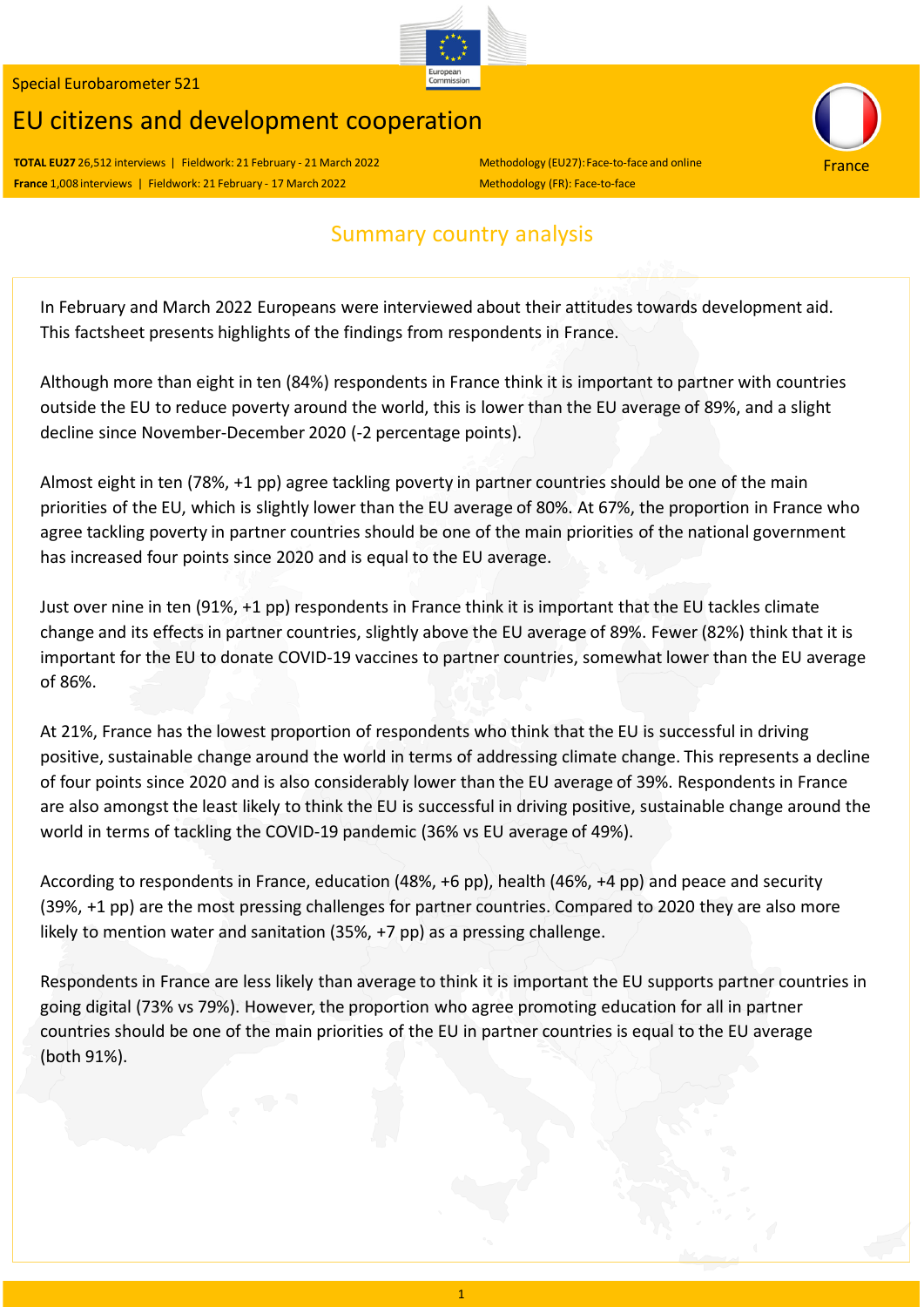## EU citizens and development cooperation

**TOTAL EU27** 26,512 interviews | Fieldwork: 21 February - 21 March 2022 Methodology (EU27): Face-to-face and online **France** 1,008 interviews | Fieldwork: 21 February - 17 March 2022 Methodology (FR): Face-to-face

### 1. Importance of Development Cooperation

European<br>Commission

QB1. In your opinion how important or not is it to partner with countries outside the EU to reduce poverty around the world? **(%)**



|                      | EUZ7          |                  | FК   |                  |
|----------------------|---------------|------------------|------|------------------|
|                      | 2022          | $\triangle$ 2020 | 2022 | $\triangle$ 2020 |
| Very important       | 42            | $+4$             | 37   |                  |
| Fairly important     | 47            | -3               | 47   | $-2$             |
| Not very important   |               | -1               | 9    | $+2$             |
| Not at all important | $\mathcal{P}$ |                  | 3    |                  |
| Don't know           | 2             |                  |      |                  |
|                      |               |                  |      |                  |

**QB2.1. To what extent do you agree or disagree with each of the following statements:**

**(% ‐ Tackling poverty in developing countries should be one of the main priorities of the EU)**

| <b>Total 'Important'</b>   | <b>EU27</b> | FR |
|----------------------------|-------------|----|
| Age                        |             |    |
| $15 - 24$                  | 91          | 88 |
| $25 - 39$                  | 89          | 87 |
| 40-54                      | 90          | 85 |
| $55 +$                     | 89          | 80 |
| Left-right political scale |             |    |
| Left                       | 93          | 90 |
| È.<br>Centre               | 90          | 85 |
| Right                      | 85          | 72 |
| Image of the EU            |             |    |
| <b>Total 'Positive'</b>    | 95          | 92 |
| Neutral                    | 88          | 85 |
| Total 'Negative'           | 73          | 64 |

**QB2.2. To what extent do you agree or disagree with each of the following statements:**

**(% ‐ Tackling poverty in developing countries should be one of the main priorities of the (NATIONALITY) government)**







 $\sqrt{2}$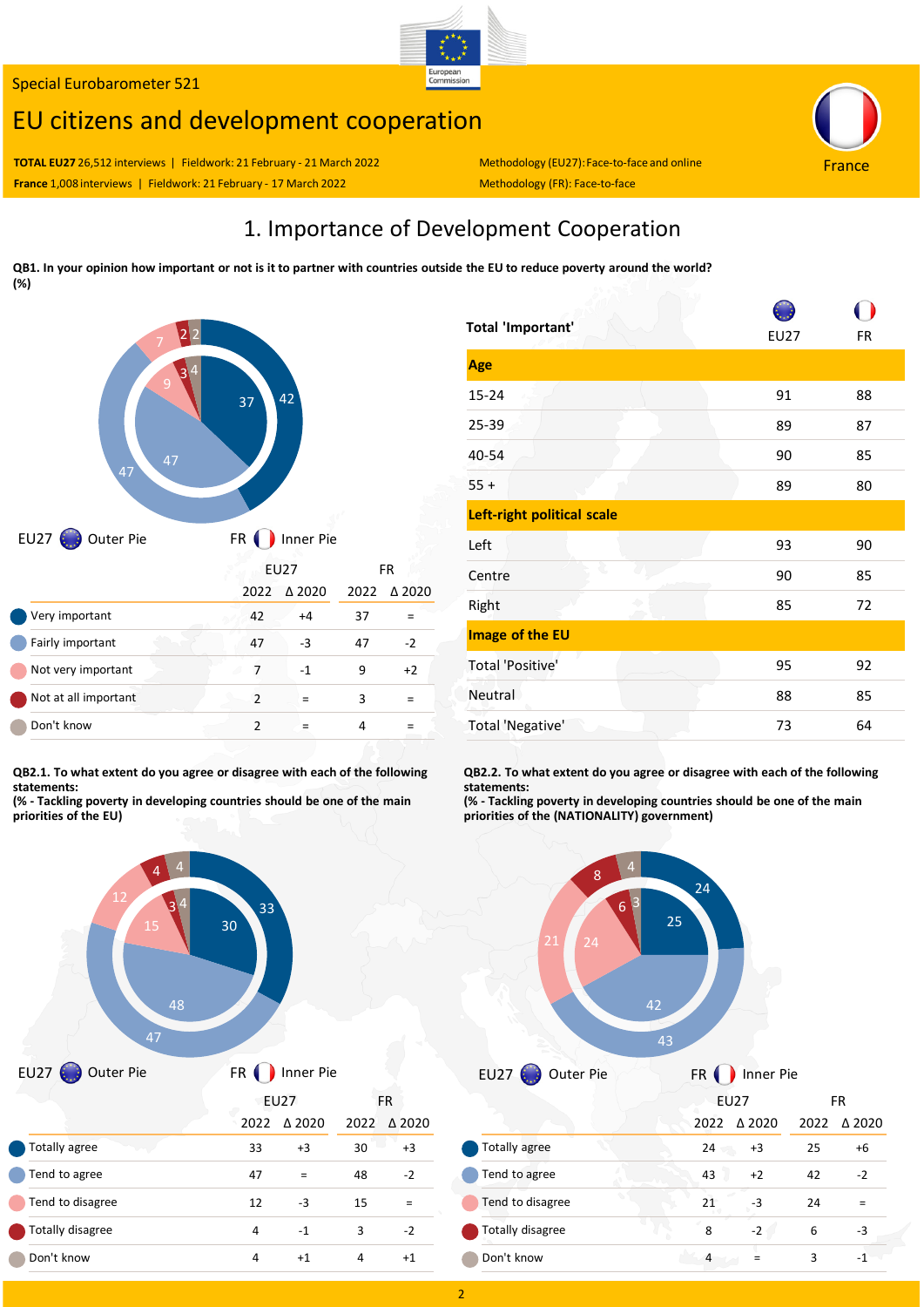# EU citizens and development cooperation

France

**TOTAL EU27** 26,512 interviews | Fieldwork: 21 February - 21 March 2022 Methodology (EU27): Face-to-face and online **France** 1,008 interviews | Fieldwork: 21 February - 17 March 2022 Methodology (FR): Face-to-face

### 1. Importance of Development Cooperation

European<br>Commission

QB4. The European Green Deal, which aims to provide a just and inclusive climate transition for Europe, also applies to the EU's partnerships with developing countries. In your opinion, how important or not is it for the EU to tackle climate change and its effects in developing countries? **(%)**



| Total 'Important'          | <b>EU27</b> | FR |
|----------------------------|-------------|----|
| <b>Education (End of)</b>  |             |    |
| $15 -$                     | 87          | 86 |
| 16-19                      | 89          | 89 |
| $20+$                      | 90          | 93 |
| Still studying             | 91          | 99 |
| Left-right political scale |             |    |
| Left                       | 92          | 93 |
| Centre                     | 91          | 93 |
| Right                      | 85          | 87 |
| Image of the EU            |             |    |
| <b>Total 'Positive'</b>    | 95          | 96 |
| Neutral<br>ò.              | 87          | 90 |
| Total 'Negative'           | 76          | 85 |

QB7. In your opinion, how important or not is it for the EU to donate COVID-19 vaccines doses to developing countries? **(%)**



| Total 'Important'                | <b>EU27</b> | FR |
|----------------------------------|-------------|----|
| Age                              |             |    |
| $15 - 24$                        | 85          | 71 |
| 25-39                            | 83          | 73 |
| 40-54                            | 87          | 81 |
| $55 +$                           | 89          | 90 |
| <b>Difficulties paying bills</b> |             |    |
| Most of the time                 | 82          | 84 |
| From time to time                | 84          | 83 |
| Almost never/ Never<br>W         | 88          | 81 |
| Image of the EU                  |             |    |
| q7,<br><b>Total 'Positive'</b>   | 93          | 89 |
| $\sim$<br>Neutral                | 85          | 79 |
| Total 'Negative'                 | 69          | 72 |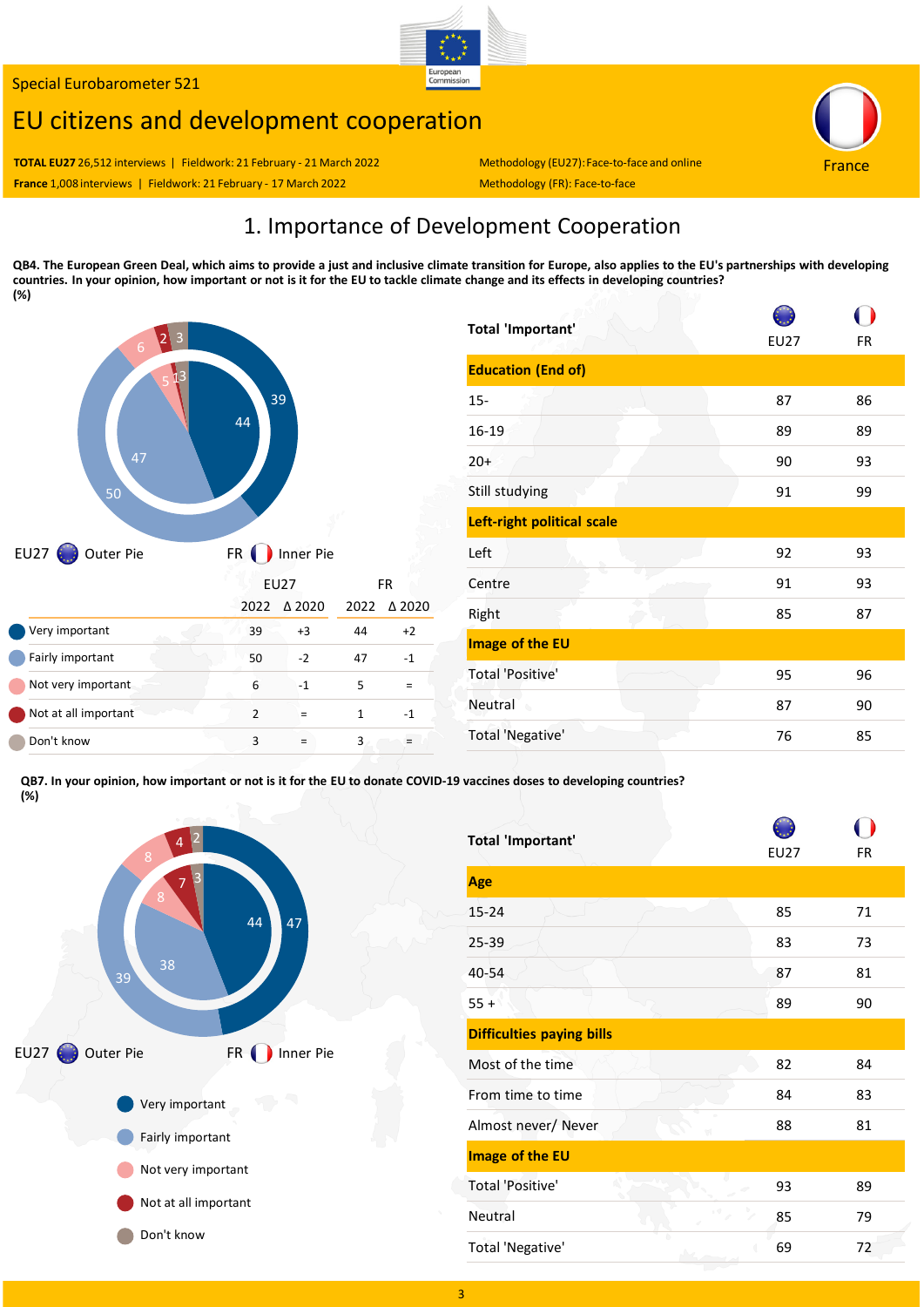## EU citizens and development cooperation

France

**TOTAL EU27** 26,512 interviews | Fieldwork: 21 February - 21 March 2022 Methodology (EU27): Face-to-face and online France 1,008 interviews | Fieldwork: 21 February - 17 March 2022 Methodology (FR): Face‐to‐face

# 2. Success of EU Development Cooperation

European<br>Commission

QB8.1. Do you think that currently, the EU is successful in driving positive, sustainable change around the world, in the following areas: **(% ‐ Addressing climate change)**



| <b>Total 'Successful'</b>              | EU27 | <b>FR</b> |  |  |
|----------------------------------------|------|-----------|--|--|
| Age                                    |      |           |  |  |
| 15-24                                  | 44   | 21        |  |  |
| 25-39                                  | 40   | 18        |  |  |
| 40-54                                  | 40   | 20        |  |  |
| $55 +$                                 | 37   | 22        |  |  |
| Image of the EU                        |      |           |  |  |
| Total 'Positive'<br>Ł                  | 48   | 24        |  |  |
| Neutral                                | 36   | 22        |  |  |
| Total 'Negative'                       | 20   | 10        |  |  |
| <b>Partnering with other countries</b> |      |           |  |  |
| Important                              | 41   | 23        |  |  |
| Not Important                          | 28   | 8         |  |  |

QB8.2. Do you think that currently, the EU is successful in driving positive, sustainable change around the world, in the following areas: **(% ‐ Tackling the COVID‐19 pandemic worldwide)**



| <b>Total 'Successful'</b>              | <b>EU27</b> | <b>FR</b> |
|----------------------------------------|-------------|-----------|
| Age                                    |             |           |
| $15 - 24$                              | 51          | 42        |
| 25-39                                  | 49          | 34        |
| 40-54                                  | 51          | 38        |
| $55 +$                                 | 47          | 34        |
| Image of the EU                        |             |           |
| Total 'Positive'                       | 59          | 44        |
| Neutral                                | 45          | 38        |
| Total 'Negative'                       | 26          | 19        |
| <b>Partnering with other countries</b> |             |           |
| Important                              | 51          | 40        |
| Not Important                          | 34          | 19        |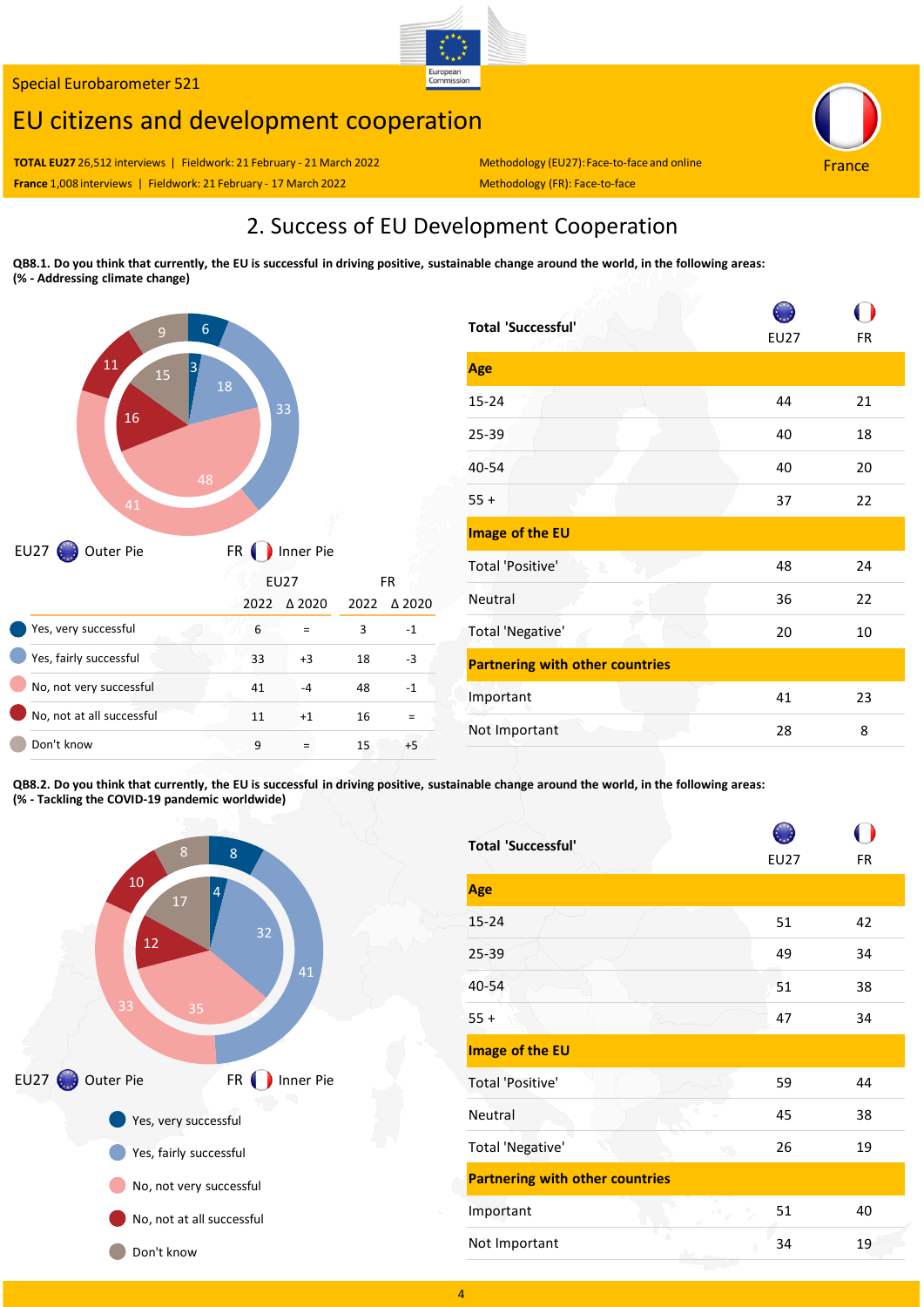# EU citizens and development cooperation

**TOTAL EU27** 26,512 interviews | Fieldwork: 21 February ‐ 21 March 2022 Methodology (EU27):Face‐to‐face and online **France** 1,008 interviews | Fieldwork: 21 February - 17 March 2022 Methodology (FR): Face-to-face

France

### 3. Priorities in addressing the challenges facing partner countries

European<br>Commission

QB3. Which of the following challenges do you consider the most pressing for the future of developing countries? (MAX. 3 ANSWERS) **(%)**



QB3. Do you think that currently, the EU is successful in driving positive, sustainable change around the world, in the following areas: **(%)**

| <b>Education</b>                  | <b>EU27</b> | <b>FR</b> | Health        |
|-----------------------------------|-------------|-----------|---------------|
| Age                               |             |           | Age           |
| $15 - 24$                         | 40          | 42        | $15 - 24$     |
| $25 - 39$                         | 37          | 50        | 25-39         |
| 40-54                             | 41          | 54        | 40-54         |
| $55 +$                            | 35          | 45        | $55 +$        |
| <b>Education (End of)</b>         |             |           | <b>Educat</b> |
| $15 -$<br>$\bigcirc$              | 29          | 38        | $15-$         |
| $\overline{\mathcal{N}}$<br>16-19 | 34          | 43        | 16-19         |
| $20+$                             | 45          | 58        | $20+$         |
| Still studying                    | 42          | 47        | Still stu     |
| <b>Answered "agree" to QB6</b>    |             |           | <b>Answe</b>  |
| Total 'Agree'                     | 39          | 49        | Total 'I      |

| <b>Health</b>                      |             |           |
|------------------------------------|-------------|-----------|
|                                    | <b>EU27</b> | <b>FR</b> |
| Age                                |             |           |
| $15 - 24$                          | 38          | 39        |
| 25-39                              | 39          | 54        |
| 40-54                              | 38          | 47        |
| $55 +$                             | 39          | 45        |
| <b>Education (End of)</b>          |             |           |
| $15 -$                             | 48          | 57        |
| 16-19<br>$\mathbb{N}$              | 38          | 47        |
| 73<br>$20+$                        | 35          | 44        |
| Still studying                     | 37          | 38        |
| <b>Answered "important" to QB7</b> |             |           |
| Total 'Important'                  | 40          | 46        |